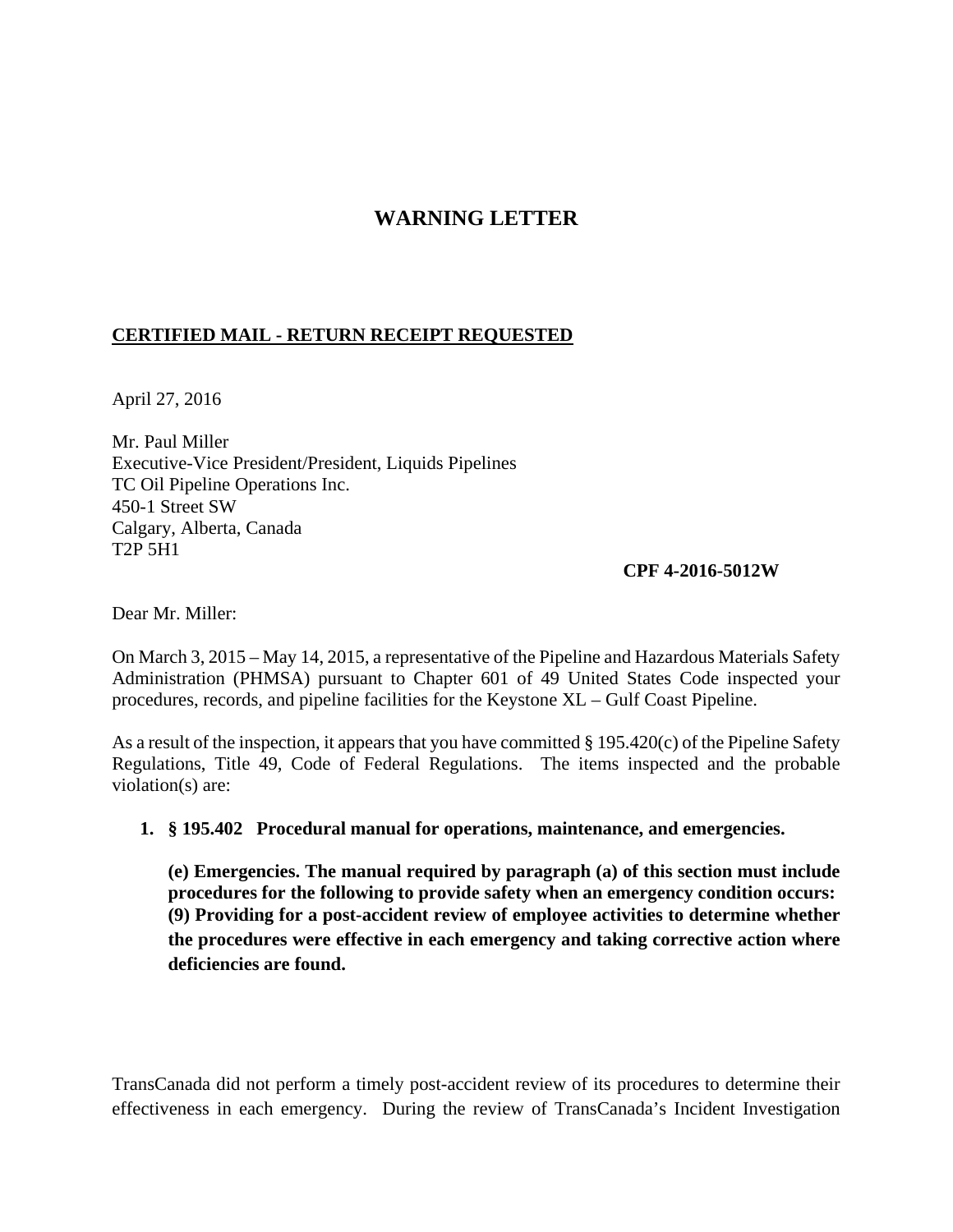Report, issued on 8/29/14, an incident occurred on 7/29/14 at the Bryan Pump Station when oil backed up on the sump drain piping and released 20 gallons of oil onto the surrounding area. Postaccident, TransCanada completed a review of its procedures on 8/26/14, and those procedures were modified and recommended for approval on 9/3/14. The revised procedures were implemented almost three months after accident on 11/14/14. TransCanada needs to evaluate its corrective action process when deficiencies are found in order to expedite the time for implementing recommended procedural changes.

# **2. § 195.420 Valve maintenance.**

# **(c) Each operator shall provide protection for each valve from unauthorized operation and from vandalism.**

TransCanada did not adequately secure each valve from unauthorized operation. TransCanada's pipeline facilities had a fence with locked gates to prevent entry, and main line valves were chained with locks at the time of the inspection. Valve controls that disable the remote operation of the valve and valve operation that were not locked at the time of the inspection are as follows: Bryan 1A, Bryan 1B, Delta 4A, WNSBR 2A, LIBRT 4A, LUFKN 2A and LKTLR 2A. PHMSA brought this to the attention of the company representative on site, and they agreed to lock all control boxes.

#### **3. § 195.446 Control room management.**

**(f) Change management. Each operator must assure that changes that could affect control room operations are coordinated with the control room personnel by performing each of the following:**

**(1) Implement section 7 of API RP 1168 (incorporated by reference, see § 195.3) for control room management change and require coordination between control room representatives, operator's management, and associated field personnel when planning and implementing physical changes to pipeline equipment or configuration; and…**

TransCanada did not perform an adequate review of a control room management change that could affect control room operations. Based on TransCanada's "Record of Change Review by Oil Control Centre" document, the controller Douglas Robertson reviewed and approved a CRM change on the same date and time. The record indicates that the change was reviewed on 5/28/14 at 08:11:13, and approved on 5/28/14 at 08:11:13. This indicates the controller did not review the change before approving or the system utilized to document the process did not accurately record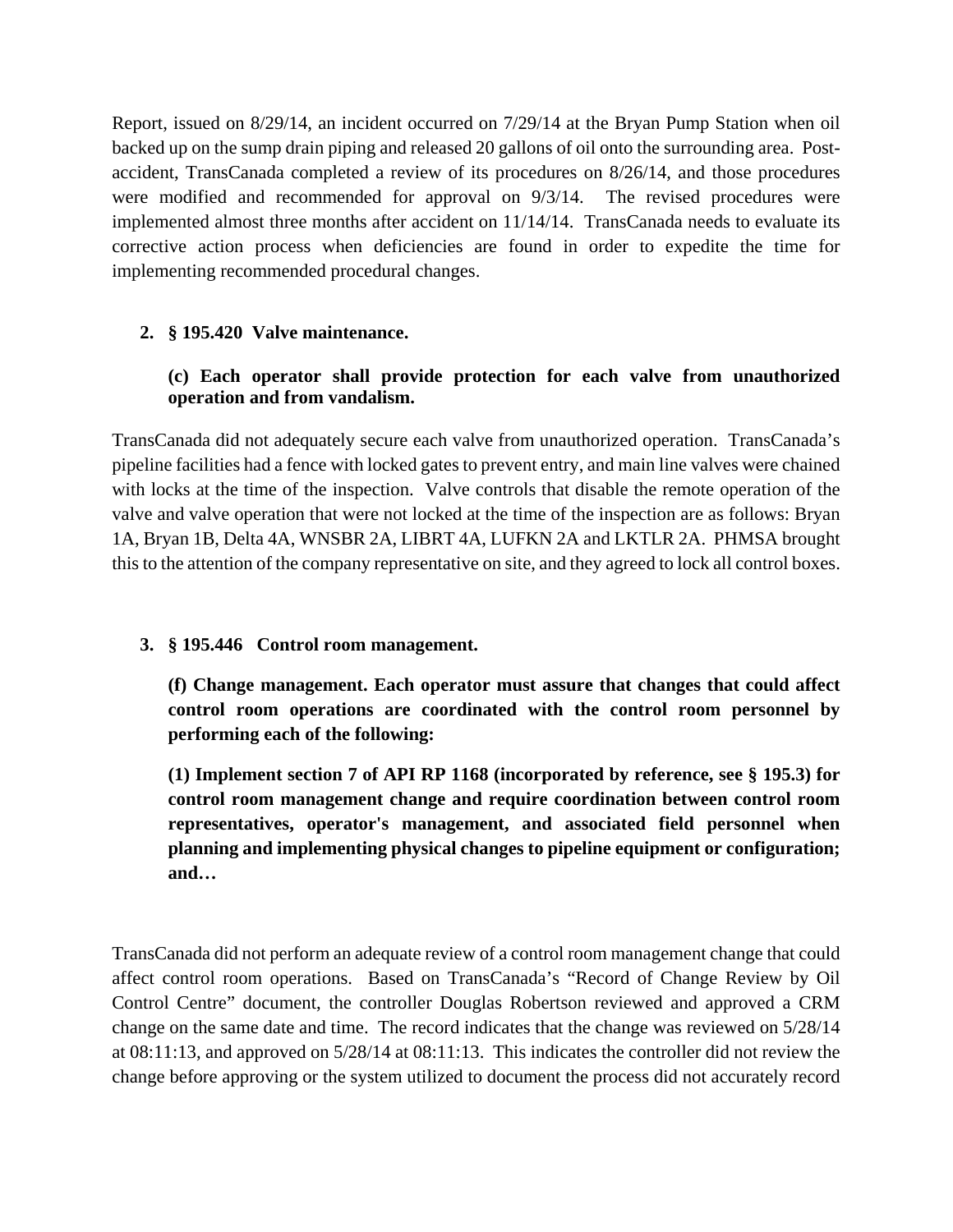the time between reviewing and approving the change. TransCanada must ensure proper review of any changes that could affect control room operations.

### **4. § 195.565 How do I install cathodic protection on breakout tanks?**

**After October 2, 2000, when you install cathodic protection under § 195.563(a) to protect the bottom of an aboveground breakout tank of more than 500 barrels (79.5m3 ) capacity built to API Specification 12F, API Standard 620, or API Standard 650 (or its predecessor Standard 12C), you must install the system in accordance with API Recommended Practice 651. However, installation of the system need not comply with API Recommended Practice 651 on any tank for which you note in the corrosion control procedures established under § 195.402(c)(3) why compliance with all or certain provisions of API Recommended Practice 651 is not necessary for the safety of the tank.**

TransCanada did not adequately design its cathodic protection system for newly constructed breakout tanks on the Keystone Gulf Coast Pipeline North system. During the inspection of the cathodic protection potentials for Tanks #5 and #7, there were issues identified with the cp readings varying between the 850 mV and 100 mV polarization criteria. Once the operator has established cp criteria as specified by API 651, he cannot arbitrarily switch from one criteria (850 mV) to another (100 mV polarization) during a survey cycle. Furthermore, the 2015 native surveys document cp potentials between 237 mV to 669 mV for both tanks which would be considered considerably low for a new tank bottom.

Based on these findings TransCanada needs to evaluate the tank bottoms of these tanks for corrosion; determine if there is possible stray current near the tank facility; determine if grounding for the electrical equipment has been installed correctly at the site; and re-evaluate the design of the cathodic protection system for the breakout tanks.

Under 49 United States Code, § 60122, you are subject to a civil penalty not to exceed \$200,000 per violation per day the violation persists up to a maximum of \$2,000,000 for a related series of violations. For violations occurring prior to January 4, 2012, the maximum penalty may not exceed \$100,000 per violation per day, with a maximum penalty not to exceed \$1,000,000 for a related series of violations. We have reviewed the circumstances and supporting documents involved in this case, and have decided not to conduct additional enforcement action or penalty assessment proceedings at this time. We advise you to correct the item(s) identified in this letter. Failure to do so will result in TC Oil Pipeline Operations Inc. being subject to additional enforcement action.